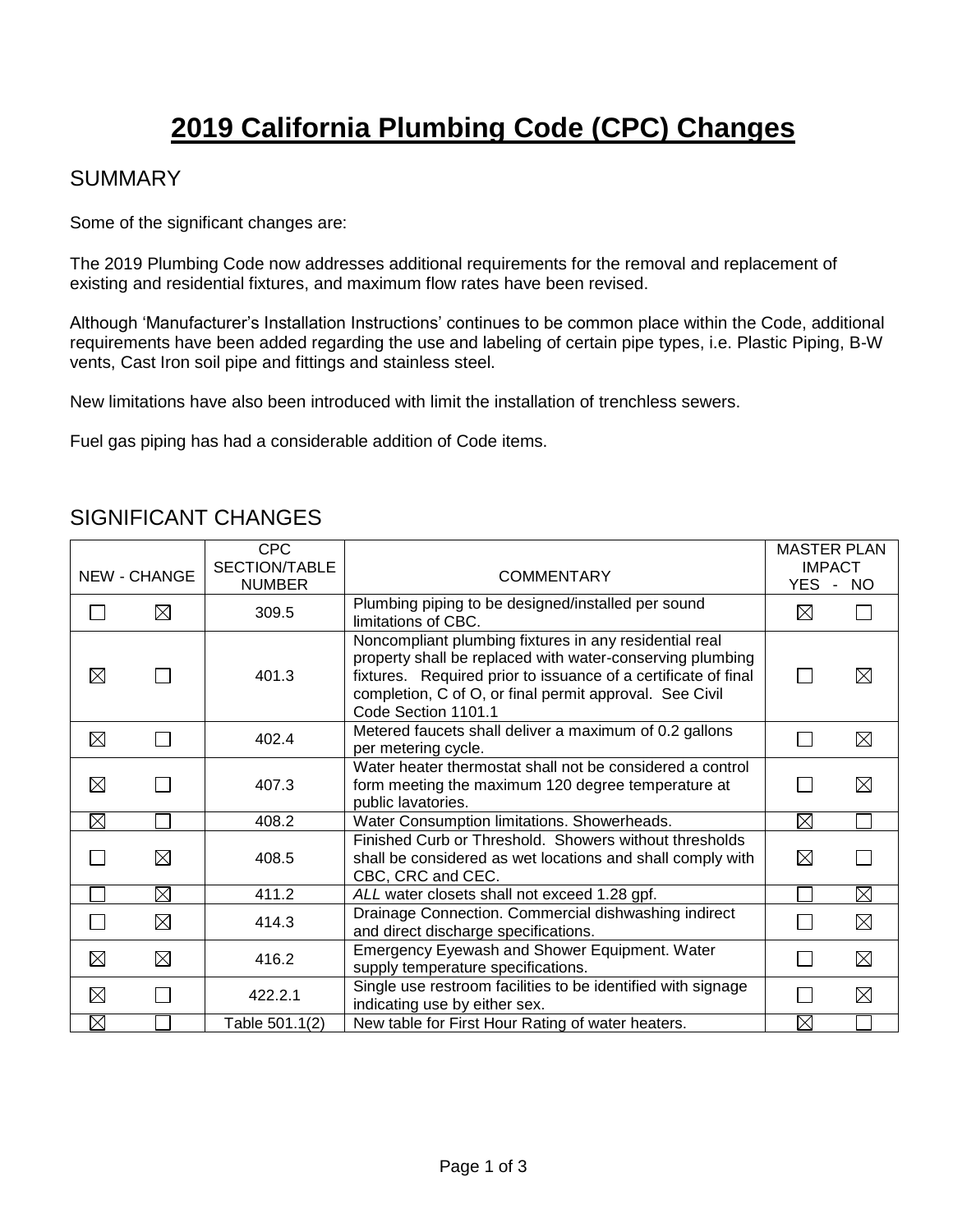## SIGNIFICANT CHANGES (cont'd)

|                |                     | <b>CPC</b><br>SECTION/TABLE  |                                                                                                                                                                                                                                                                                                                                                                                                                                                                                                                                                  | <b>MASTER PLAN</b><br><b>IMPACT</b> |             |
|----------------|---------------------|------------------------------|--------------------------------------------------------------------------------------------------------------------------------------------------------------------------------------------------------------------------------------------------------------------------------------------------------------------------------------------------------------------------------------------------------------------------------------------------------------------------------------------------------------------------------------------------|-------------------------------------|-------------|
|                | <b>NEW - CHANGE</b> | <b>NUMBER</b>                | <b>COMMENTARY</b>                                                                                                                                                                                                                                                                                                                                                                                                                                                                                                                                | YES - NO                            |             |
| $\boxtimes$    |                     | 506.1.1                      | Power burners shall be provided with combustion,<br>ventilation, and dilution air in accordance with manuf.<br>Instructions.                                                                                                                                                                                                                                                                                                                                                                                                                     |                                     | $\boxtimes$ |
| $\boxtimes$    |                     | 507.27                       | Clearance to combustible materials. See Section 509.0                                                                                                                                                                                                                                                                                                                                                                                                                                                                                            |                                     | $\boxtimes$ |
| $\boxtimes$    |                     | 509.3.6                      | Where venting system passes through an above-ceiling<br>air space or other non-ducted portion of an air-handling<br>system, it shall conform to one of three requirements.                                                                                                                                                                                                                                                                                                                                                                       |                                     | $\boxtimes$ |
| $\boxtimes$    |                     | 509.45.1                     | Plastic piping. Appliance shall be listed for use with such<br>venting materials and the appliance manuf. Install.<br>Instruction shall specify plastic piping material.                                                                                                                                                                                                                                                                                                                                                                         |                                     | $\boxtimes$ |
| $\boxtimes$    |                     | 509.6                        | Gas vents. B-W gas vent shall have a listed capacity not<br>less than that of the listed vented wall furnace to which it<br>is connected.<br>Gas vents installed within masonry chimneys shall be<br>installed in accordance with man. Inst. Instruct. Gas vents<br>installed within masonry chimneys shall be identified with<br>permanent label installed at the point where the vent<br>enters the chimney. "This gas vent is for appliances that<br>burn gas. Do not connect to solid or liquid fuel burning<br>appliances or incinerators." |                                     | $\boxtimes$ |
| $\boxtimes$    |                     | 510.2.6 and<br>Table 510.2.1 | Vent Connectors. Calculations considered for additional<br>elbows in Connectors.                                                                                                                                                                                                                                                                                                                                                                                                                                                                 | $\sim$                              | $\boxtimes$ |
| $\boxtimes$    | $\mathbf{L}$        | 601.2.1                      | Sub-meters. Multi-family and mixed-use residential and<br>commercial. Quantity of water to be measured.                                                                                                                                                                                                                                                                                                                                                                                                                                          | $\Box$                              | $\boxtimes$ |
|                | $\boxtimes$         | 603.5.12                     | Beverage Dispensers. Potable water supply to beverage<br>dispensers carbonated beverage dispensers, or coffee<br>machines shall be protected by an air gap or a vented<br>backflow preventer that complies with ASSE 1022. For<br>carbonated beverage dispensers, piping material installed<br>downstream of the backflow preventer shall not be<br>affected by carbon dioxide gas.                                                                                                                                                              |                                     | $\boxtimes$ |
| $\boxtimes$    |                     | 603.5.21                     | Chemical Dispensers. Backflow protections-5 options.                                                                                                                                                                                                                                                                                                                                                                                                                                                                                             |                                     | $\boxtimes$ |
|                | ⊠                   | 604.10.1                     | Requirements for Tracer Wire. Electrically continuous<br>corrosion resistant blue insulated copper tracer wire. Size<br>changed from 18 AWG to 14 AWG                                                                                                                                                                                                                                                                                                                                                                                            | $\boxtimes$                         |             |
| $\boxtimes$    |                     | 605.12                       | Water supply and distribution PVC plastic pipe. Shall not<br>be exposed to direct sunlight unless less than 24 inches<br>and is wrapped with minimum .04 inch tape or protected<br>from UV.                                                                                                                                                                                                                                                                                                                                                      |                                     | $\boxtimes$ |
| $\mathbb{R}^n$ | $\boxtimes$         | 609.4                        | Testing. New requirements and exceptions for PEX, PP<br>or PE-RT.                                                                                                                                                                                                                                                                                                                                                                                                                                                                                |                                     | $\boxtimes$ |
|                | $\boxtimes$         | 610.9                        | Size of Branches. Direction regarding calculations.                                                                                                                                                                                                                                                                                                                                                                                                                                                                                              |                                     | $\boxtimes$ |
|                | $\boxtimes$         | 701.2                        | Directs toper standards referenced in Table<br>701.2and firestop protection requirements in the CBC.<br>NOTE: ABS and PVC installations are limited to not more<br>than two stories of areas of residential accommodation.<br>Cast-iron soil pipe and fittings and the stainless steel<br>couplings shall be listed, tested, and marked with country<br>of origin, manufacturer's name or trademark                                                                                                                                              |                                     | $\boxtimes$ |